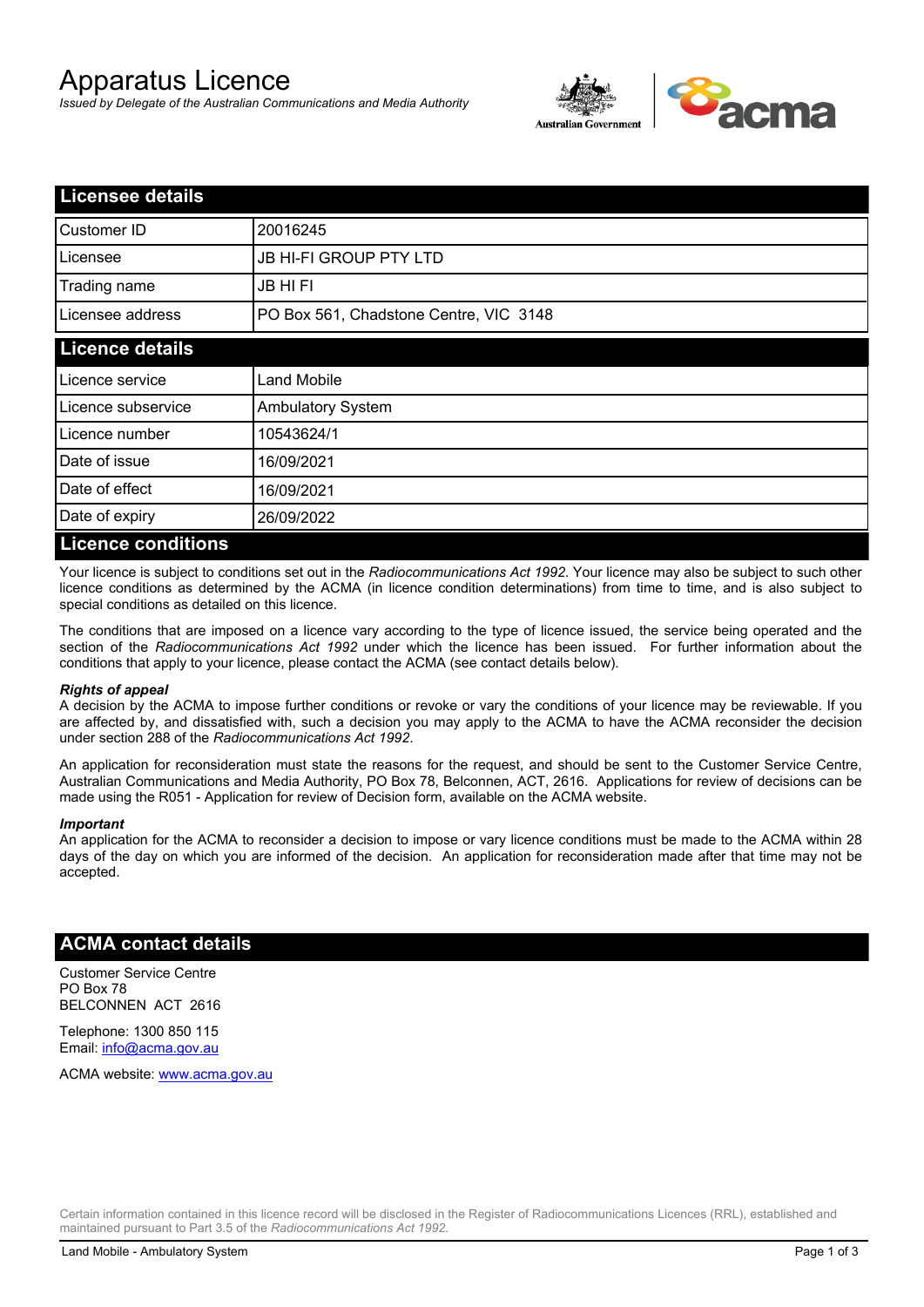# **Advisory Notes applying to licence no.: 10543624/1**

Conditions applicable to the operation of Ambulatory System station(s) authorised under this licence can be found in the Radiocommunications Licence Conditions (Apparatus Licence) Determination and the Radiocommunications Licence Conditions (Land Mobile Licence) Determination. Copies of these determinations are available from the ACMA and from the ACMA home page (www.acma.gov.au).